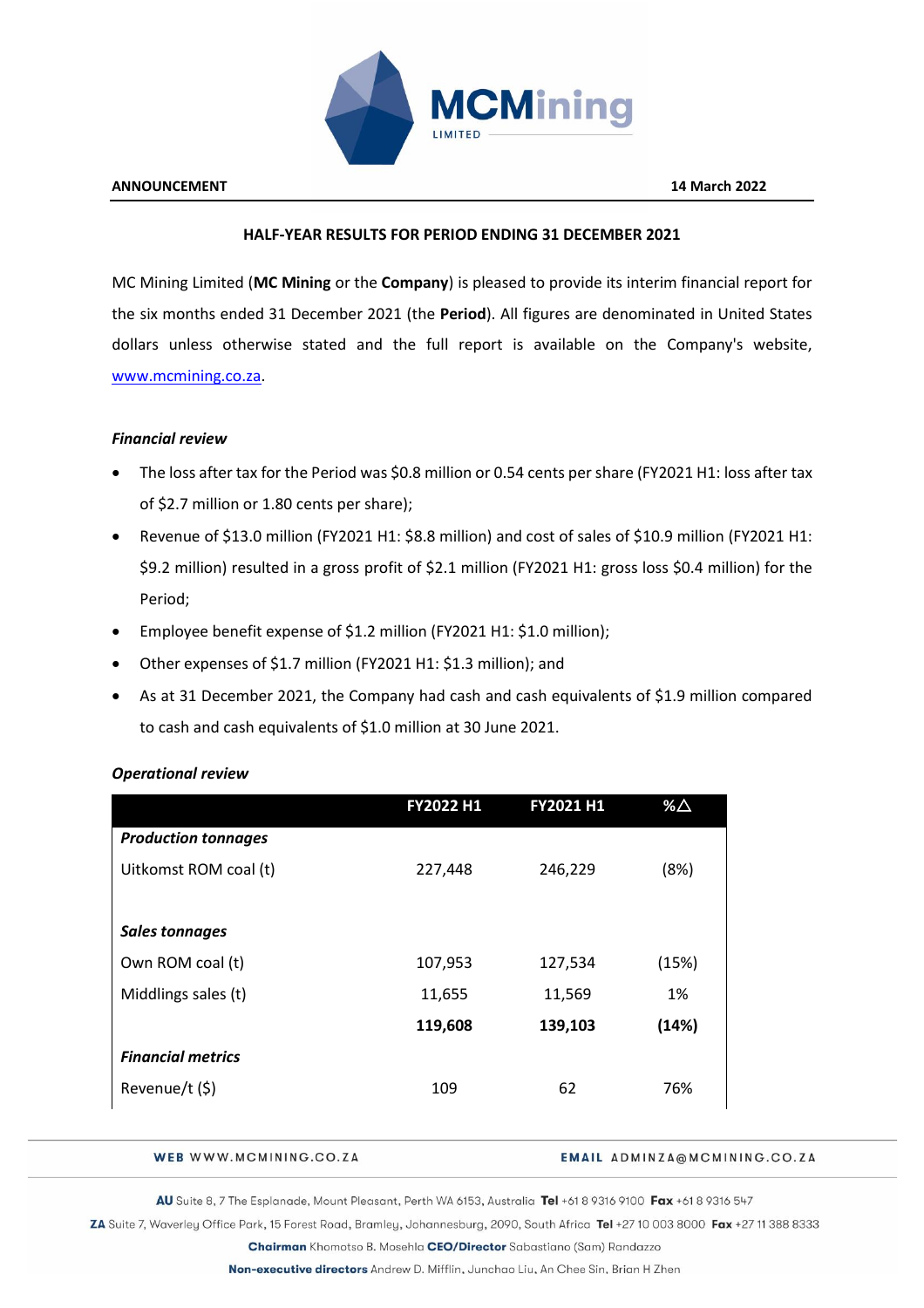|                                       | <b>FY2022 H1</b> | <b>FY2021 H1</b> | $\%$ $\triangle$ |
|---------------------------------------|------------------|------------------|------------------|
| Production costs/saleable tonnes (\$) |                  | 54               | 57%              |

- The Uitkomst metallurgical and thermal coal mine (**Uitkomst Colliery** or **Uitkomst**) sold 107,953 tonnes (**t**) of high quality metallurgical and thermal coal during the Period (FY2021 H1: 127,534t);
- An additional 11,655t of high-ash middlings were sold during the Period (FY2021 H1 11,569t);
- The higher global demand for coal post the COVID-19 pandemic resulted in a significant increase in international prices with an average API4 coal price of \$151/t for the Period (H1 FY2021: \$64/t);
- The Company continues to progress a number of debt/equity funding initiatives to raise the additional funding required to develop the Makhado hard coking coal project (**Makhado Project** or **Makhado**);
- Limited activities at MC Mining's other projects, being the Vele semi-soft coking and thermal coal colliery and Greater Soutpansberg Projects (collectively, the **Limpopo Projects**), which remain in various stages of development;
- An improved safety record with three lost-time injuries (**LTIs**) reported at Uitkomst during the Period (FY2021 H1: four LTIs). No LTIs were reported at the Makhado or Limpopo Projects; and
- The Company recorded 17 positive COVID-19 cases (FY2021 H1: 27 positive COVID-19 cases) at Uitkomst, Makhado and Limpopo Projects during the Period.

## *Corporate features*

- The Industrial Development Corporation of South Africa Limited (**IDC**) has provided longstanding commitment to the development of Makhado and has provided a loan of \$10.0 million (ZAR160 million) (excluding interest). This funded the progress of the project to its fully-permitted status as well as to partially fund the acquisition of the surface rights over the project area. During the Period, the IDC extended the date for repayment to 31 January 2022 and subsequent to the end of the Period, this was further extended to 30 November 2022.
- During July 2019 the IDC granted MC Mining a conditional \$15.4 million (ZAR245 million) term loan facility for the development of the Makhado Project. During the Period the terminal draw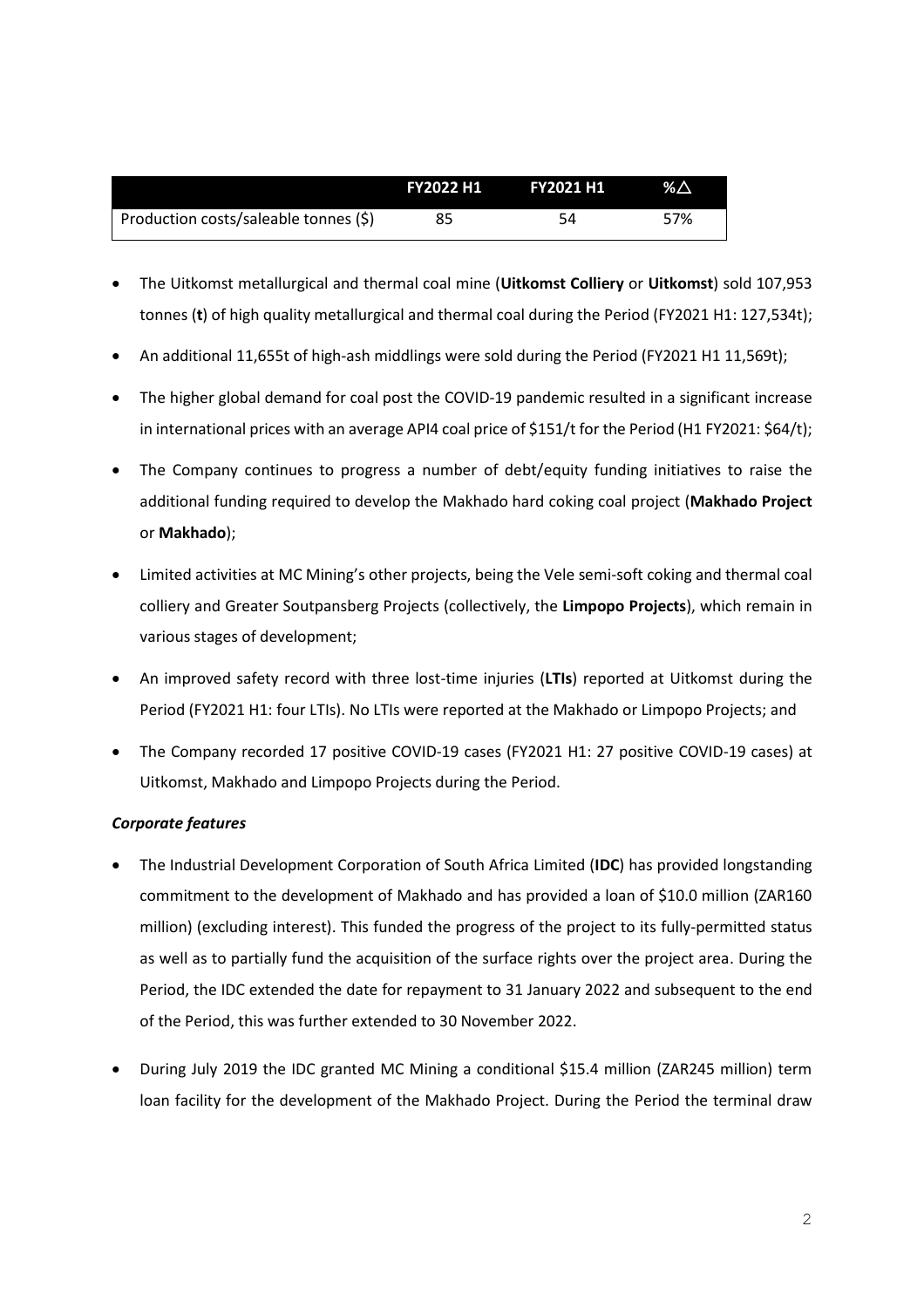down date for this facility was extended from 31 July 2021 to 31 January 2022. The IDC subsequently further extended the terminal draw down date to 30 November 2022, subject to the bank confirming its due diligence.

### *Further subsequent events*

- Completion of the acquisition of the Lukin and Salaita properties, being the key surface rights for the Makhado Project, with the settlement of the deferred balance of \$2.6 million (ZAR40.6 million) at the end of February 2022.
- Staged \$5.7 million (ZAR86 million) Convertible Advance and Subscription Agreement (the **Agreement**) with South African-based mining group, Senosi Group Investment Holdings Proprietary Limited (**SGIH**). SGIH has a successful track record of developing and operating coal mines in South Africa and the transaction is of great significance as the Company moves closer to finalising a funding package to develop the Makhado Project. At the date of the interim financial report, SGIH had paid \$2.7 million (ZAR40 million) in terms of the Agreement.
- MC Mining received a notice under section 249D of the Corporations Act 2001 (Cth) from shareholders holding approximately 6.8% of its ordinary shares between them, requesting that a general meeting be held. An extraordinary general meeting (**EGM**) of the Company has been convened for 11 April 2022 to consider the relevant resolutions.
- Mr Bernard Pryor resigned as Chairman of the Board and long standing Non-Executive director Mr Khomotso Mosehla was appointed as Chairman, pending the outcome of the scheduled 11 April 2022 EGM.

Authorised by

**Sam Randazzo CEO/Director**

This announcement has been approved by the Company's Disclosure Committee. This announcement is inside information for the purposes of Article 7 of Regulation 596/2014.

**For more information contact:** Sam Randazzo **Interim CEO** MC Mining Limited +61 408 945010 Tony Bevan Company Secretary Endeavour Corporate

Services

+61 08 9316 9100